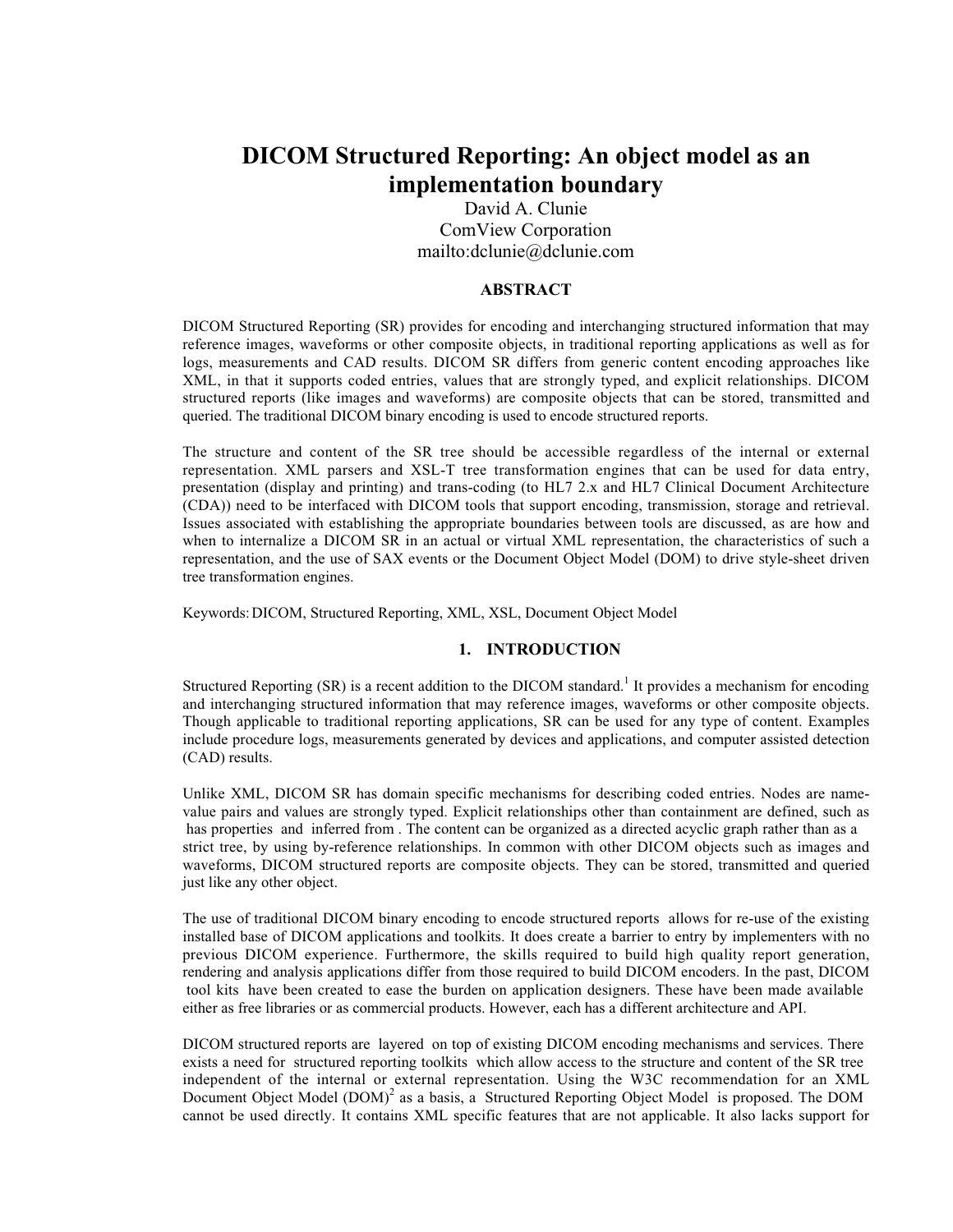specific DICOM SR features. However, the basic idea of a language-independent interface definition can be re-used, as can the specific classes used to describe nodes, and the accessor and iterator methods for those classes. For example, a SROM Node class may contain methods such as getNodeName() and getFirstChild() that are identical in function to those of DOM.

By deriving DOM from an existing object model used outside the medical imaging domain, opportunities are created to use designs and tools that have broader application. By reaching consensus on an API to access the content of a DICOM SR, applications become independent of the actual encoding. Opportunities exist to transcode the object model into other representations, such as the proposed HL7 Clinical Document Architecture (CDA), which is in XML. In addition, tree re-writing and transformation pattern languages like eXtensible Style Sheet Transformations (XSLT) can more readily be applied to DICOM structure reports. Though definition of an SR Object Model is probably beyond the scope of the DICOM organization, there is no reason consensus amongst implementers cannot be reached.

#### **2. OBJECT MODEL REQUIREMENTS**

From an application s point of view, requirements may be defined for access to an internal model of an SR content tree. For the creator of a tree, facilities must be provided to

- create a root node
- create and add sibling and child nodes
- assign names, values and relationships to nodes

The user of a tree must be able to:

- find the root node
- find the siblings and children of a node
- access names, values and relationships of nodes

The editor of a tree must also be able to:

- detach a node and its descendants (a sub-tree ) from a tree
- insert a node as a sibling of a specified node, or between nodes
- insert a node as a child of a specified node

and so on.

The requirement for these facilities is generally applicable to any tree, not just an SR tree. Furthermore, even those facilities that are specific to SR, such as the names and values, are independent of the internal representation. By defining classes that represent the facilities in an object-oriented manner, one can take advantage of

- encapsulation, by hiding the internal representation of the tree (such as whether it is in memory or on disk, and whether it uses pointers to dynamically allocated nodes, pre-allocated tables, a database of nodes or whatever)
- inheritance, by defining base or abstract classes that represent a tree in a generic sense, specializing the classes as necessary (for example a base tree class, an SR tree class, an SR tree class that can be serialized to disk, etc.)
- polymorphism, by defining common operations that apply to any tree node regardless of its actual class (such as getNextSibling(), getFirstChild() and so on)

This approach is obviously more desirable than having every function in an application that needs to create a node allocate memory, fill in pointers, and so on.

For example, were one creating such classes from scratch in C++ one might write:

```
class node {
         class node *getNextSibling(void);
         class node *getFirstChild(void);
};
```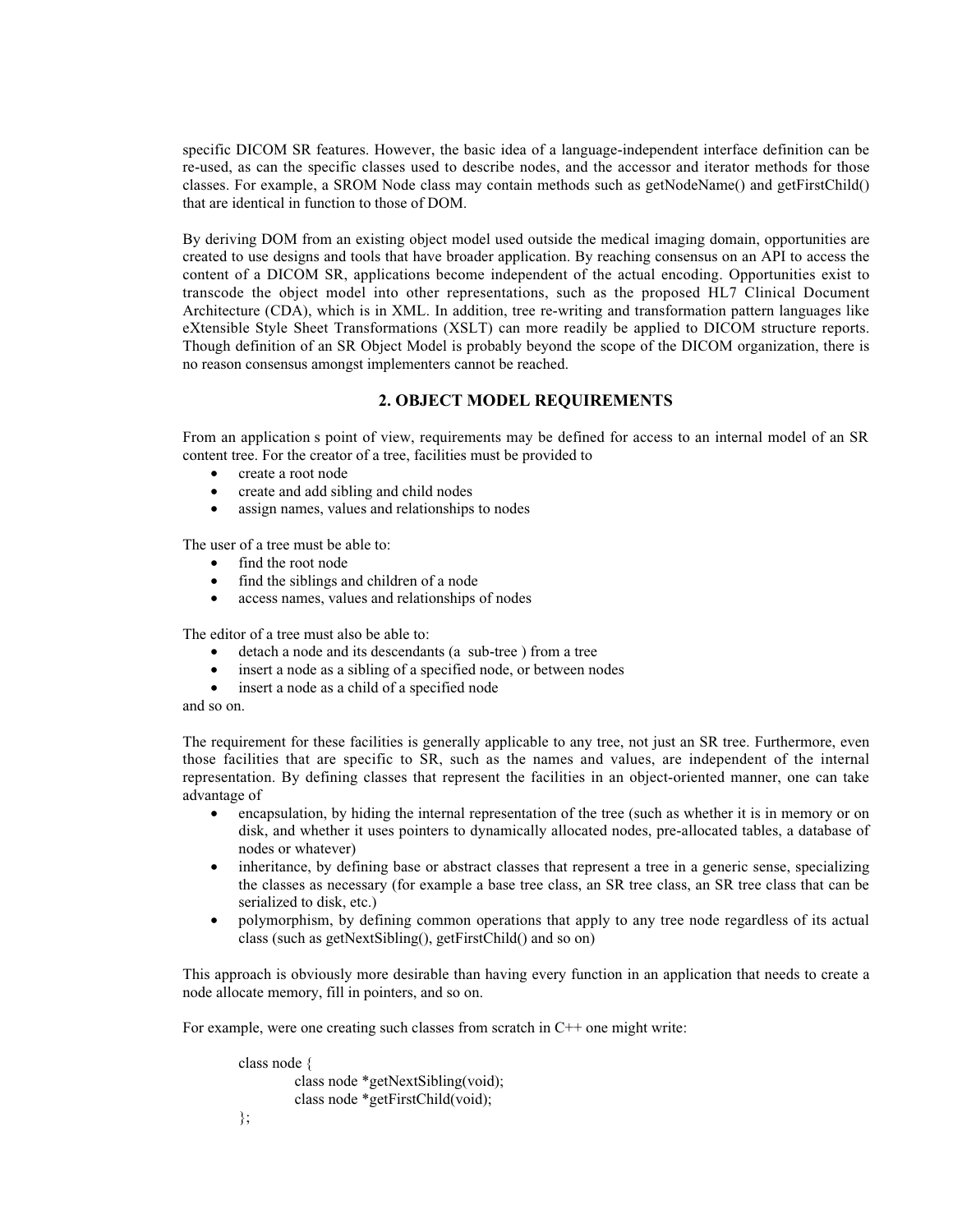```
class srnode : public node {
        coded_entry getName(void) const;
        coded_entry getValue(void) const;
};
class srnode_mutable : public srnode {
        void setName(coded_entry name);
        void setValue(coded_entry value);
};
```
and so on. Ideally, one would not write this all from scratch, but would reuse some suitable existing library of tree-handling code.

Regardless, the application that is creating, using or manipulating the SR tree need have no knowledge of the internal representation of the tree. The object-oriented approach is more desirable than the data-structural approach, but one can do better still in terms of reuse and portability, by taking a language independent approach.

#### **3. DOCUMENT OBJECT MODEL**

As has been mentioned before, a DICOM SR tree is not that different from an XML tree. Both DICOM SR and XML have as their primary structure recursively-nested content. Though the details differ, perhaps XML tools can be reused in the context of DICOM SR. In particular, the Document Object Model (DOM) may be of use.

DOM is a W3C recommendation that is very popular amongst XML developers. The goal of DOM is to provide language and representation independent access to the content of an XML document. This is achieved by:

- defining an object that is a document that may be read from and be written to an external representation
- defining methods that may be used to traverse the document, and examine and insert nodes that are its content
- hiding any details of the internal representation of the document
- defining the objects and methods in a language-independent Interface Definition Language (IDL)
- providing multiple language bindings so that the interface can be implemented in widely-used languages

Though the details of DOM are not directly relevant, a few simple examples of its use will illustrate the power of the concept. An XML document may be read, parsed and validated as follows:

Parser parser  $=$  new Parser( dummy ); Document document = parser.readStream(xmlInputStream); if (parser.getNumberOfErrors() > 0) return;

Having de-serialized the XML document from the input stream into an opaque internal representation, one can traverse the document tree from the top downwards, extracting and examining nodes, moving on to their siblings and descendants. For example:

for (Node node=document.getDocumentElement().getFirstChild(); node != null; node=node.getNextSibling()) {  $/* \dots$  do stuff  $\dots$   $/* \}$ 

and so on. The example reflects some details of XML that affect the design of DOM. For instance, an XML document doesn t have a single root node as a DICOM SR document does, hence the iteration on siblings. The model of the XML document distinguishes between elements and nodes, there being many different types of nodes that are not elements, such as attributes, character data, and so on.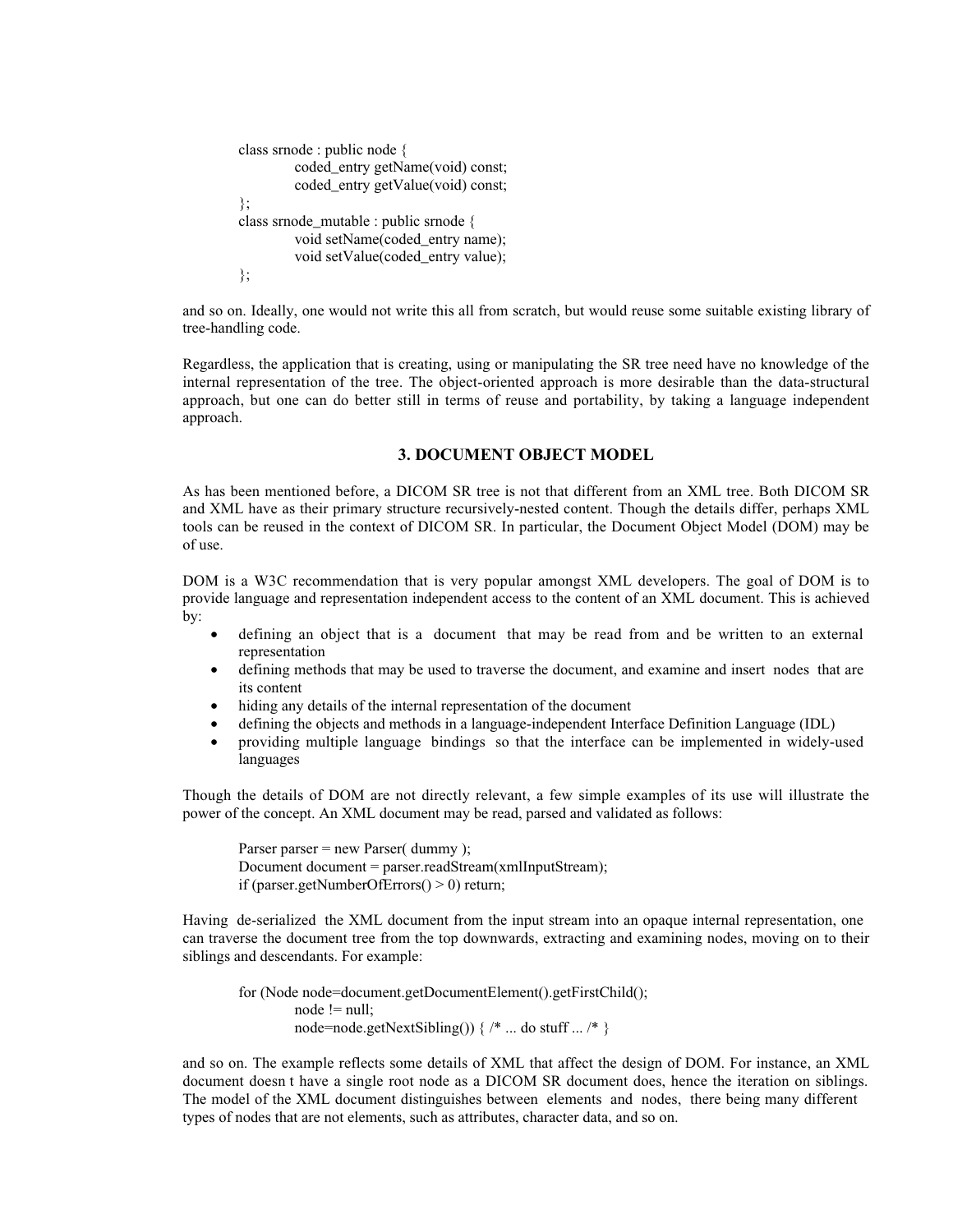How is one to make best use of DOM in the context of SR, given that there are many DOM features specific to the peculiarities of XML, and many SR peculiarities not supported directly by DOM? Possibilities include:

- transcoding a DICOM SR document into XML, then using DOM
- parsing a DICOM SR document directly into an internal representation and implementing a DOM interface, according to a defined DICOM to XML transformation, but without ever actually instantiating the XML representation
- use the ideas from DOM to define a DICOM SR specific object model, reusing the same objects and methods where appropriate, adding additional objects and methods to support SR specific constructs

The first approach, transcoding into XML, is feasible though not necessarily desirable.

The second approach, simulating an XML document but directly parsing the DICOM encoding is initially attractive. However, existing XML to DOM parsing tools cannot be used, since a DICOM specific parser is necessary, and the fit of DOM constructs to represent SR is not perfect.

Another approach that is described here is to learn from DOM, but implement a specific object model that applies to DICOM SR. This approach avoids slavishly following XML conventions that are not directly applicable, and allows the full fidelity of the SR document to be represented cleanly.

## **4. SR OBJECT MODEL**

As DOM and SAX have proven in the XML world, a clearly defined boundary can be defined between tools that encode and parse documents, and tools that read or manipulate information content. The value of defining such a boundary cannot be underestimated. If parsers are implemented but accessed through a common API, then the users of the information need never concern themselves with the external ( serialized ) representation of the information.

The same argument applies to rendering information for human consumption. The expertise in creating rendering engines can be made independent of the serialized encoding of the source document through the use of a common object model internally. Equally, transformation tools that rewrite the tree can also be made independent.

The requirements for the object model in general were described earlier. The SR object model differs from the XML DOM in that:

- SR nodes are name-value pairs
- DOM nodes may be elements, attributes or plain character data
- SR nodes have explicit relationships between parent and child, that may be modeled as attributes of the child node
- DOM has no equivalent concept to relationships; the only relationship is containment and it is implicit
- SR node names are coded entries and values may be of various types
- DOM has no coded entry mechanism for element names, nor does it have a repertoire of value types

Taking these differences into account, and using the DOM (Core) Level 1 interfaces as a guide, one can define an SR-specific API that reuses as many DOM interfaces and methods as possible. In particular, the Node interface can be adopted. The generic Node interface can be extended from DOM to include:

- a coded entry concept name
- a value type
- a relationship type

Specific sub-classes of Node can be created to correspond to the SR-specific value types.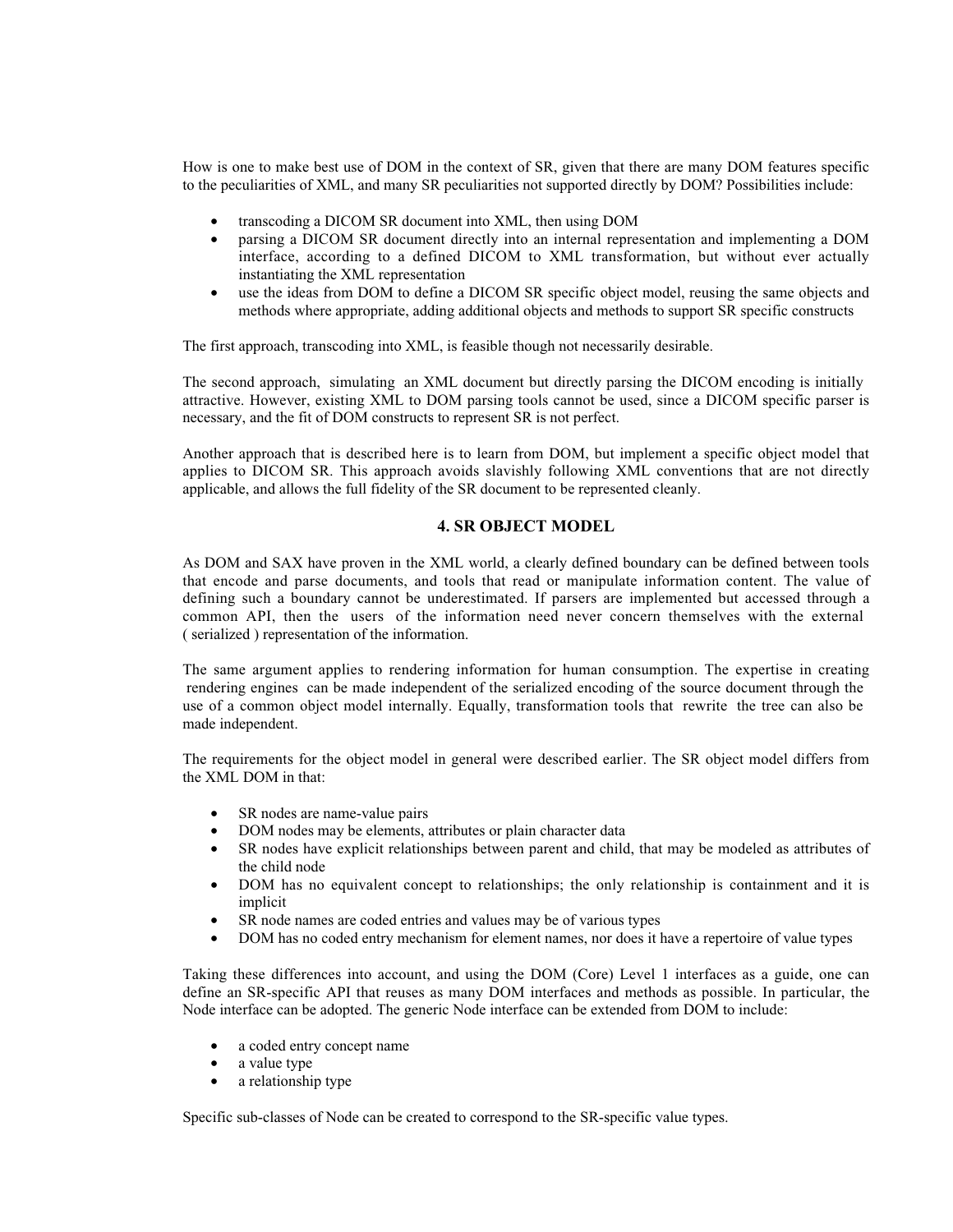The generic traversal and editing methods can be reused. These include such methods as Node.getFirstChild(), Node.getNextSibling(), Node.insertBefore() and so on. In addition, since nodes are named (by their concept name), it is also appropriate to add additional methods that operate not as iterators but as accessors to specific named nodes. For example, a method such as Node.getFirstChildNamed(name) is potentially extremely useful.

Table 1 summarizes the interfaces and Table 2 summarizes the methods that might be useful for an SR Object Model, which are described in more detail in the references.<sup>3</sup>

An existing tree of nodes can be modified by using the insertBefore(), removeChild(), replaceChild() and appendChild() methods. When using these methods, note that:

- insertBefore(new,ref) adds the new child before the existing ref child; if ref is null then the new child is added as the last child, i.e. is equivalent to appendChild(new); if ref is not null, it must be an existing child
- replaceChild(new,old) replaces the old child with the new child; neither may be null and old must be an existing child
- removeChild(old) removes the old child; old must be an existing child

A special case that needs to be considered is how to intermingle methods that iterate and modify the tree of nodes. In the case of removing nodes while iterating through a list of children, one must keep removing from the head of the list rather than following the successors of a node that has already been removed (and hence whose successors will have been set to null). In other words, this works:

while (node.hasChildNodes()) node.removeChild(node.getFirstChild());

and this does not (it only removes the first node):

for (Node child=node.getFirstChild(); child != null; child=child.getNextSibling()) node.removeChild(child);

The SR object model extends the iterators described in DOM to include versions that make use of the name of a node (or more specifically, the coded entry that represents the concept name). The CodedEntry class has an equals() method that compares the code value and coding scheme designator of two nodes to determine equality, ignoring the contents of code meaning. This equals() method is used by the getFirstNamedChild() and getNextNamedSibling() iterators. The following example creates an SR document with a root node and several children, and then iterates through it to find a named child:

```
Node root = nf.createContainerNode(
        cf.createCodedEntry( 209068 , 99PMP , Report ),
        null, SEPARATE );
root.appendChild(nf.createTextNode(
        cf.createCodedEntry( 209007 , 99PMP , Procedure ),
        CONTAINS , PA and lateral ));
root.appendChild(nf.createTextNode(
        cf.createCodedEntry( 209001 , 99PMP , Finding ),
         CONTAINS , Multiple masses ));
root.appendChild(nf.createTextNode(
        cf.createCodedEntry( 209005 , 99PMP , Conclusion ),
         CONTAINS , Metastases ));
```
Node finding=root.getFirstNamedChild( cf.createCodedEntry( 209001 , 99PMP , ));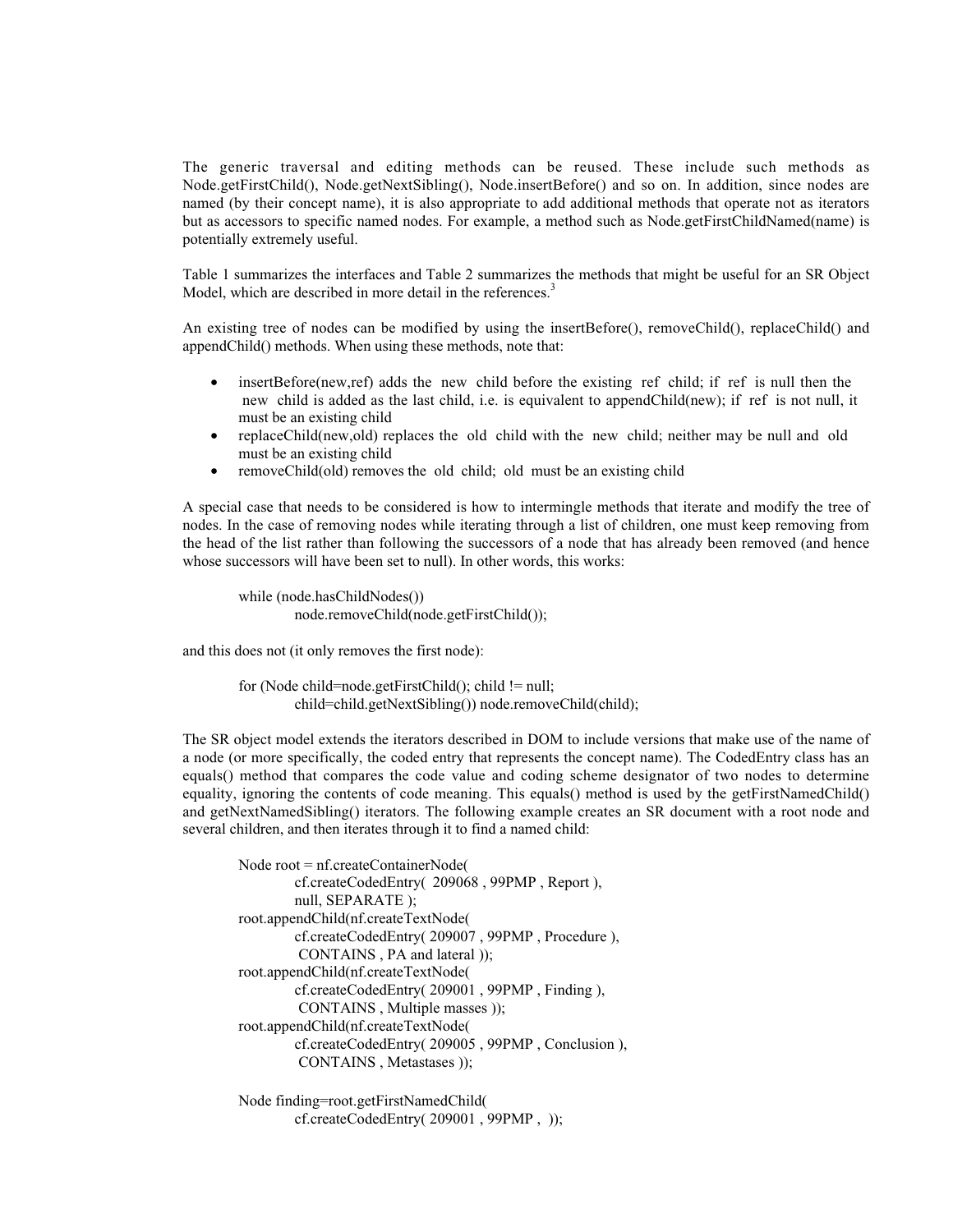In this example, getFirstNameChild() will return the node that is the finding of multiple masses. Notice that the coded entry for finding will be matched, even though the instance of the CodedEntry used is not the same instance, and the code meaning is different.

As a final example, consider a routine that searches an entire SR tree starting from the root, locating all occurrences of findings:

```
void search(Node node,CodedEntry wanted) {
        if (node.hasChildNodes()) {
                 for (Node child=node.getFirstChild();
                          child != null; child=child.getNextSibling()) {
                                   search(child,wanted);
                 }
         }
        if (node.getNodeName().equals(wanted)) {
                 /* found - do something deep and meaningful */
        }
}
CodedEntry finding = cf.createCodedEntry( 209001 , 99PMP , ));
```
search(root,finding);

Notice in this example that since one has to visit each node anyway, in order to recursively search its descendants, the iterators-by-name are not used. Also notice that a depth-first traversal is defined, since the check for a match and subsequent processing are performed *after* recursively visiting all of a node s descendants. The matching and processing code can be placed differently to achieve other traversal orders.

Since the test for equality is based solely on the code value and coding scheme designator, the code meaning may be localized or internationalized, or even absent, without invalidating the search. In this example, it was left as an empty string in the search key.

### **5. AN ALTERNATIVE APPROACH - EVENT STREAMS**

Both DOM and SROM are aimed at hiding (encapsulating) the internal representation of a tree by providing methods for traversing and manipulating the structure. Though not strictly necessary, there is a presumption that the tree lives in memory. That is, an external document has been parsed into an internal representation, and perhaps validated during the process of parsing, or as a separate step. Alternatively, the tree may have been created de novo. After traversal or manipulation, the internal representation may be used directly, say to drive a display application, or it may be serialized into an external representation, such as an XML or DICOM SR document.

An alternative approach is to consider the top-down traversal of an XML or SR document tree as being a stream of events. In both forms of document, content is recursively nested. It is easy to detect the beginning and the end of a particular structure of content.

For example, during the process of a parsing a fragment of an SR document of the form:

<contains CONTAINER:(,, Description of procedure )>  $\alpha$  <contains TEXT:(,, Description )= PA, lateral views >

events of the following form might be generated: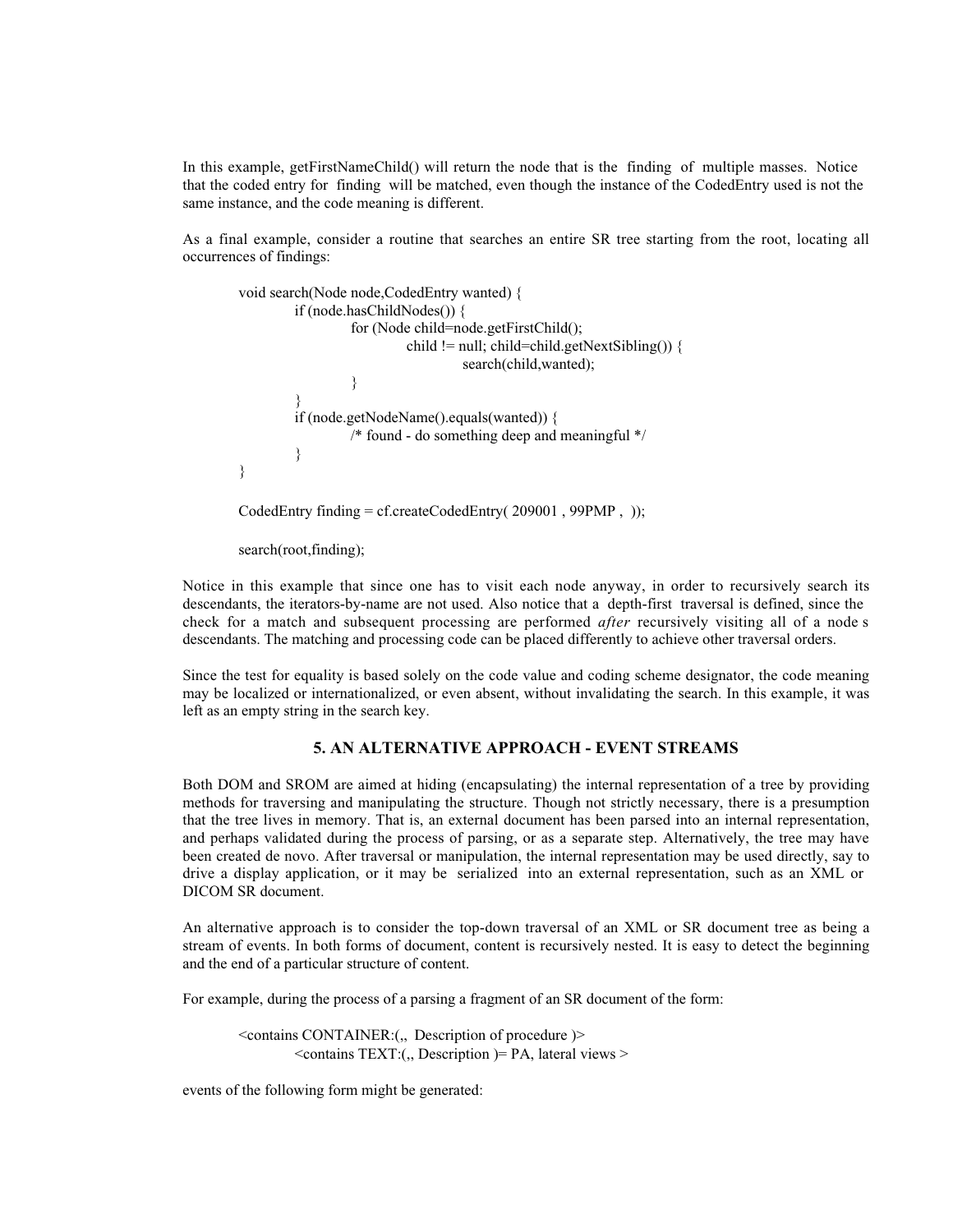startContainer: relationship: contains conceptname: (,, Description of procedure ) startText: relationship: contains conceptname: (,, Description ) textvalue: PA, lateral views endText: endContainer:

This approach is used by another popular interface for handling XML documents, the Simple API for XML  $(SAX).$ <sup>4</sup> Suppose the SR fragment shown earlier was transcoded into XML in the following manner, using attributes for coded entries:

```
<container>
         <relationship type= contains />
         <conceptname>
                  \leqcodedentry DN= Description of procedure \geq</conceptname>
         <text><relationship type= contains />
                  <conceptname>
                           <codedentry DN= Descript ion />
                  </conceptname>
                  PA, lateral views
         \langletext\rangle</container>
```
The SAX events that would be generated during the parsing of such a fragment might look something like this:

```
startElement: container
startElement: relationship
attribute: type= contains
endElement: relationship
startElement: conceptname
startElement: codedentry
attribute: DN= Description of procedure
endElement: conceptname
startElement: text
startElement: relationship
attribute: type= contains
endElement: relationship
startElement: conceptname
startElement: codedentry
attribute: DN= Description
endElement: conceptname
characters: PA, lateral views
endElement: text
endElement: container
```
In some respects, whether or not to use an internal representation or a stream of events is a matter of taste and style. However, the event-based approach potentially has the advantage that the size of the document that can be handled is not limited by available memory. Furthermore, it is in many cases faster to use events rather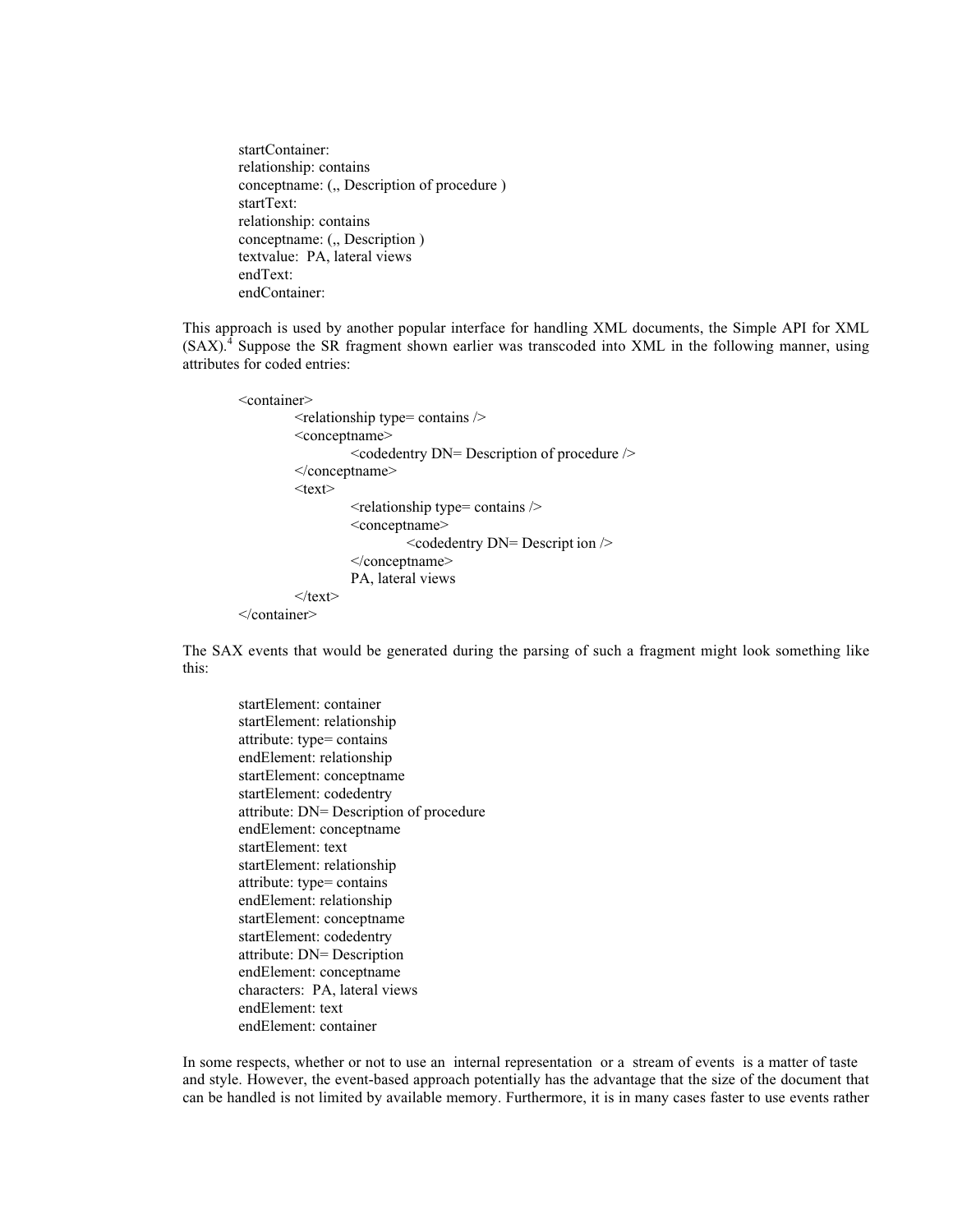than traversing an object model, and many readily available stylesheet-driven translation tools depend upon the use of events rather than an object model (such as the popular XT and SAXON XSLT engines).

## **6. CONCLUSIONS**

To make use of existing software, it is preferable to use an object model or event based approach to separating applications that generate, manipulate or render DICOM Structured Reports from the toolkits that are used to parse and serialize binary DICOM objects. Approaches have been described that make use of XML oriented tools and APIs such as DOM and SAX. The need to specialize the general purpose Document Object Model to handle specific DICOM SR constructs has been described and example interfaces and methods demonstrated. This has been compared with an alternative approach based on construction of a virtual XML translation into a stream of SAX events.

It remains to be seen which approach will be more popular in implementations for products. The ability to reuse of well understood and readily available consumer oriented software together with minimization of the level of understanding of DICOM required to implement useful reporting applications will likely be critical factors.

### **7. REFERENCES**

- 1. DICOM (Digital Imaging and Communications in Medicine), *Supplement 23: Structured Reporting*, NEMA, Rossyln VA, 2000. ftp://medical.nema.org/medical/dicom/final/sup23\_ft.pdf
- 2. World Wide Web Consortium. *Document Object Model (DOM) Level 1 Recommendation*. 1998. http://www.w3.org/DOM/
- 3. Clunie, DA. *DICOM Structured Reporting*, PixelMed Publishing, Bangor PA, 2000. http://www.dclunie.com/pixelmed/DICOMSR.book.zip
- 4. Megginson D. *Simple API for XML (SAX)*. http://www.megginson.com/SAX/index.html